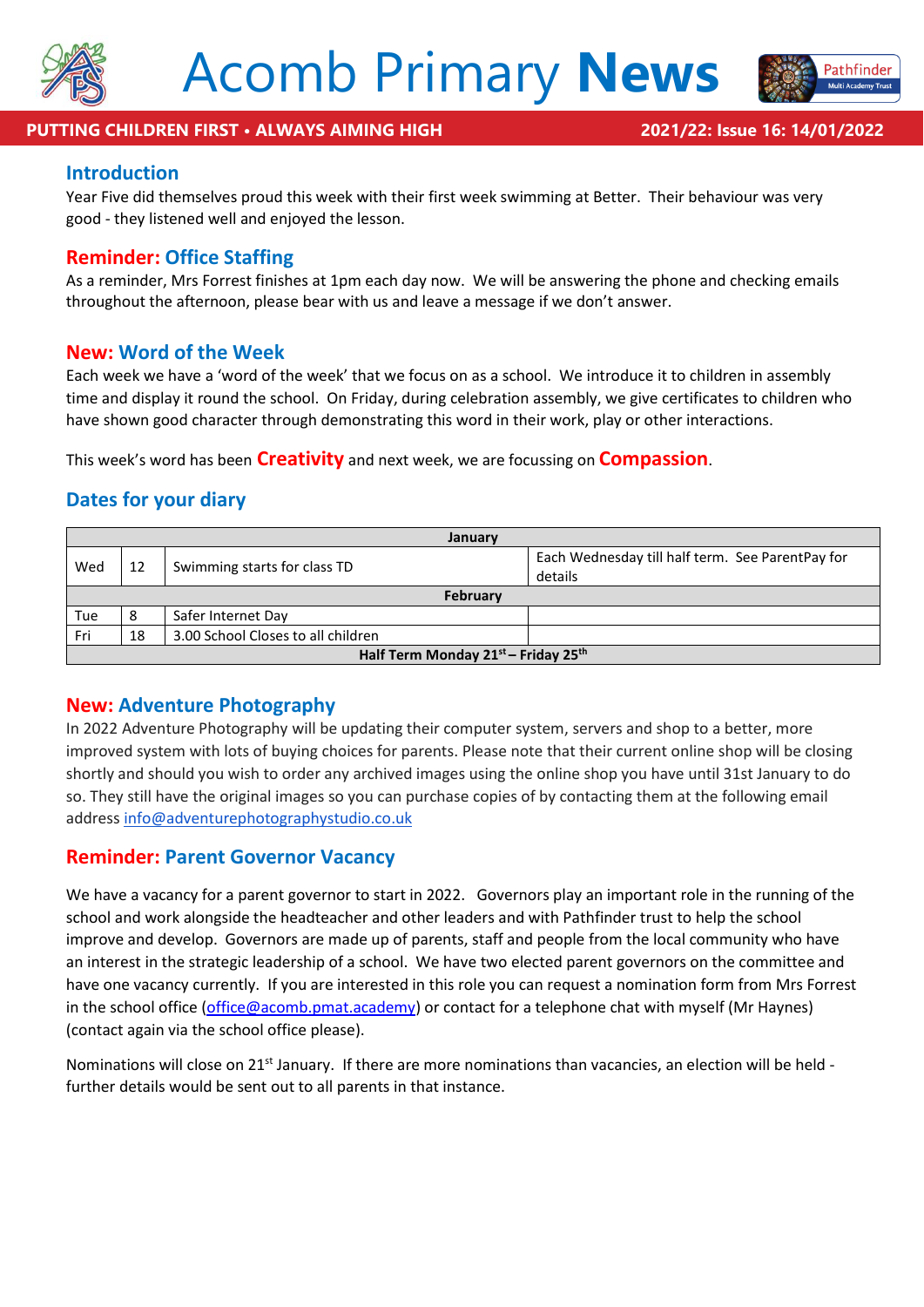



# **PUTTING CHILDREN FIRST • ALWAYS AIMING HIGH 2021/22: Issue 16: 14/01/2022**

# **New: Year 6 Trip to York Library (Museum Street)**

Year 6 children are going on a trip to York Library. Class EJMB will be going on Friday 4th February and Class DB on Friday 11th February. The classes will leave school at 9am and return at approximately 11:30am. Whilst at the library the children will complete a tour and take part in some activities in the children's area.

The children should all wear school uniform, with appropriate footwear and coats as we shall be walking into York. Please see ParentPay to give consent for the trip to the Library. We do need several parent helpers to come with us so if you can help at all, please let the class teacher know. Unfortunately, we can't accept an offer of help if you have other children in your care. Thank you, L. Johnson

## **New: Guitar lessons**

Our guitar teacher (who teaches in school on a Thursday afternoon) has time available to take on more pupils who would like to learn the guitar. This is for children in years 3-6 only. If you are interested, please contact him by email to [philthwaite@gmail.com](mailto:philthwaite@gmail.com)